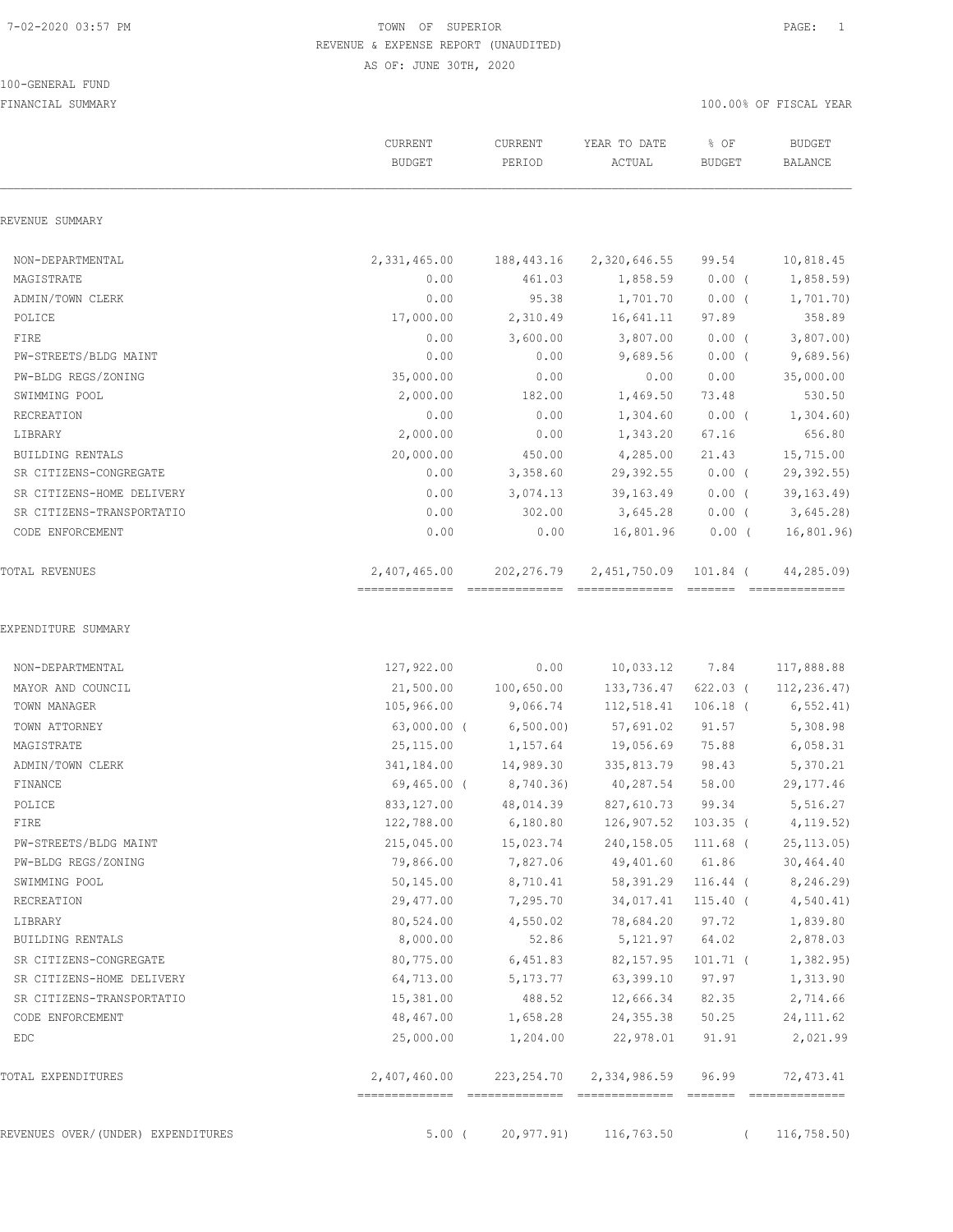|                                    | CURRENT<br><b>BUDGET</b>    | CURRENT<br>PERIOD               | YEAR TO DATE<br>ACTUAL           | % OF<br><b>BUDGET</b> | <b>BUDGET</b><br><b>BALANCE</b> |
|------------------------------------|-----------------------------|---------------------------------|----------------------------------|-----------------------|---------------------------------|
| REVENUE SUMMARY                    |                             |                                 |                                  |                       |                                 |
| NON-DEPARTMENTAL                   | 17,481.00                   | 360.00                          | 5,670.00 32.44                   |                       | 11,811.00                       |
| TOTAL REVENUES                     | 17,481.00<br>============== | 360.00<br>==============        | 5,670.00 32.44<br>============== |                       | 11,811.00<br>=========          |
| EXPENDITURE SUMMARY                |                             |                                 |                                  |                       |                                 |
| NON-DEPARTMENTAL                   | 17,481.00                   | 3,154.89                        | 60,892.14 348.33 (43,411.14)     |                       |                                 |
| TOTAL EXPENDITURES                 | 17,481.00                   | 3,154.89                        | 60,892.14 348.33 (               |                       | 43, 411.14)                     |
| REVENUES OVER/(UNDER) EXPENDITURES |                             | $0.00$ ( 2,794.89) ( 55,222.14) |                                  |                       | 55,222.14                       |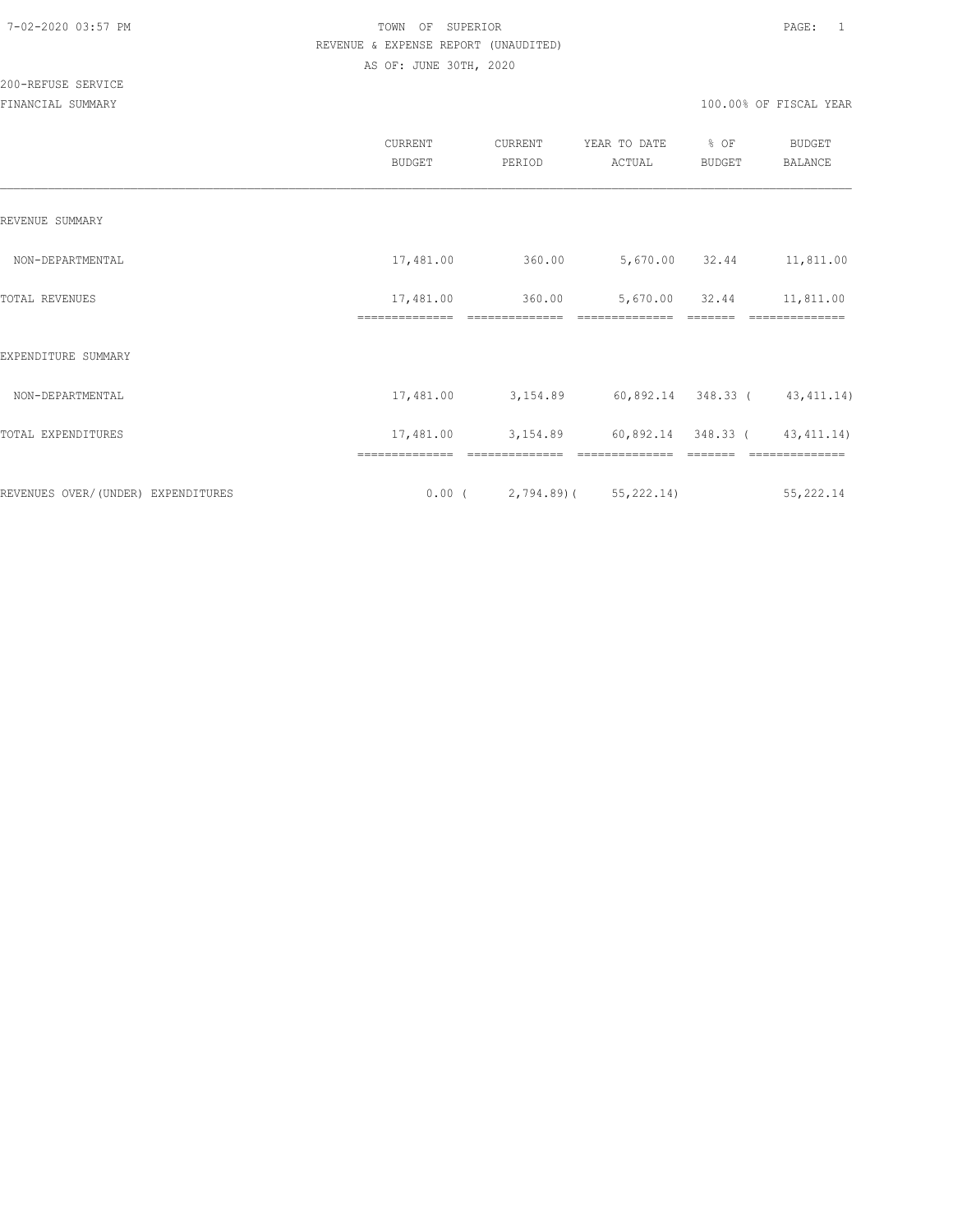#### 210-SEWER

|                                     | CURRENT<br><b>BUDGET</b> | CURRENT<br>PERIOD    | YEAR TO DATE<br>ACTUAL     | % OF<br>BUDGET          | <b>BUDGET</b><br>BALANCE |
|-------------------------------------|--------------------------|----------------------|----------------------------|-------------------------|--------------------------|
| REVENUE SUMMARY                     |                          |                      |                            |                         |                          |
| NON-DEPARTMENTAL                    | 425,622.00               | 36,306.50            | 401,514.43 94.34           |                         | 24,107.57                |
| TOTAL REVENUES                      | 425,622.00               |                      | 36,306.50 401,514.43 94.34 |                         | 24,107.57                |
| EXPENDITURE SUMMARY                 | ==============           | ==============       | ==============             | $=$ $=$ $=$ $=$ $=$ $=$ | ==============           |
| NON-DEPARTMENTAL                    | 425,622.00               |                      | 11,033.51 338,895.68 79.62 |                         | 86,726.32                |
| TOTAL EXPENDITURES                  | 425,622.00               | 11,033.51 338,895.68 |                            | 79.62                   | 86,726.32                |
|                                     |                          |                      |                            |                         |                          |
| REVENUES OVER/ (UNDER) EXPENDITURES | 0.00                     | 25,272.99            | 62,618.75                  | $\sqrt{2}$              | 62,618.75)               |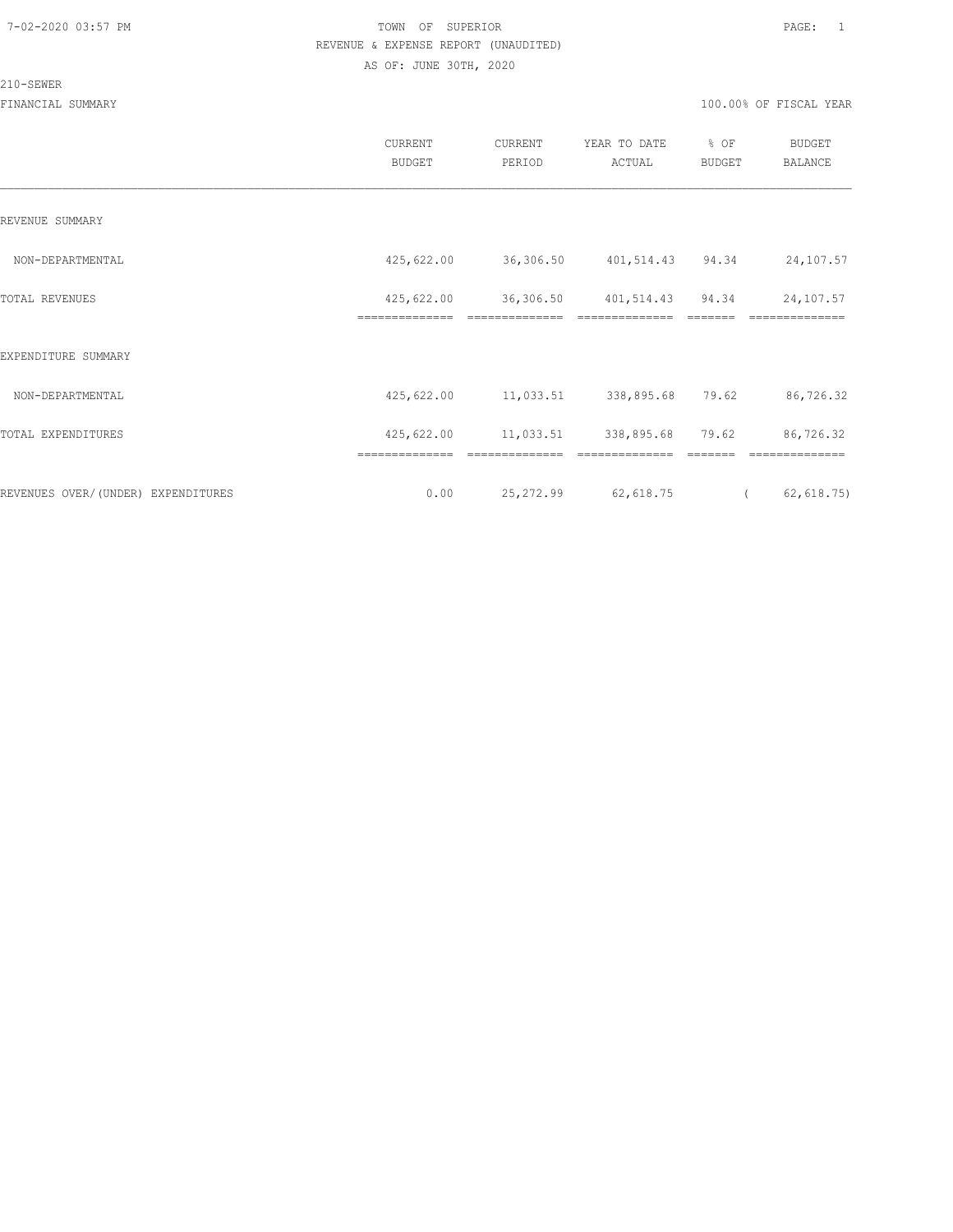220-AMBULANCE

|                                    | CURRENT<br><b>BUDGET</b>     | CURRENT<br>PERIOD                    | YEAR TO DATE<br>ACTUAL | % OF<br><b>BUDGET</b> | <b>BUDGET</b><br><b>BALANCE</b> |
|------------------------------------|------------------------------|--------------------------------------|------------------------|-----------------------|---------------------------------|
| REVENUE SUMMARY                    |                              |                                      |                        |                       |                                 |
| NON-DEPARTMENTAL                   | 470,333.00                   | 6,076.01 354,582.14 75.39 115,750.86 |                        |                       |                                 |
| TOTAL REVENUES                     | 470,333.00<br>============== | 6,076.01 354,582.14 75.39            | ==============         |                       | 115,750.86<br>==============    |
| EXPENDITURE SUMMARY                |                              |                                      |                        |                       |                                 |
| NON-DEPARTMENTAL                   | 470,333.00                   | 25,972.54 431,834.24 91.81 38,498.76 |                        |                       |                                 |
| TOTAL EXPENDITURES                 | 470,333.00                   | 25,972.54 431,834.24 91.81           |                        |                       | 38,498.76                       |
|                                    |                              |                                      |                        |                       |                                 |
| REVENUES OVER/(UNDER) EXPENDITURES |                              | $0.00$ ( 19,896.53) ( 77,252.10)     |                        |                       | 77,252.10                       |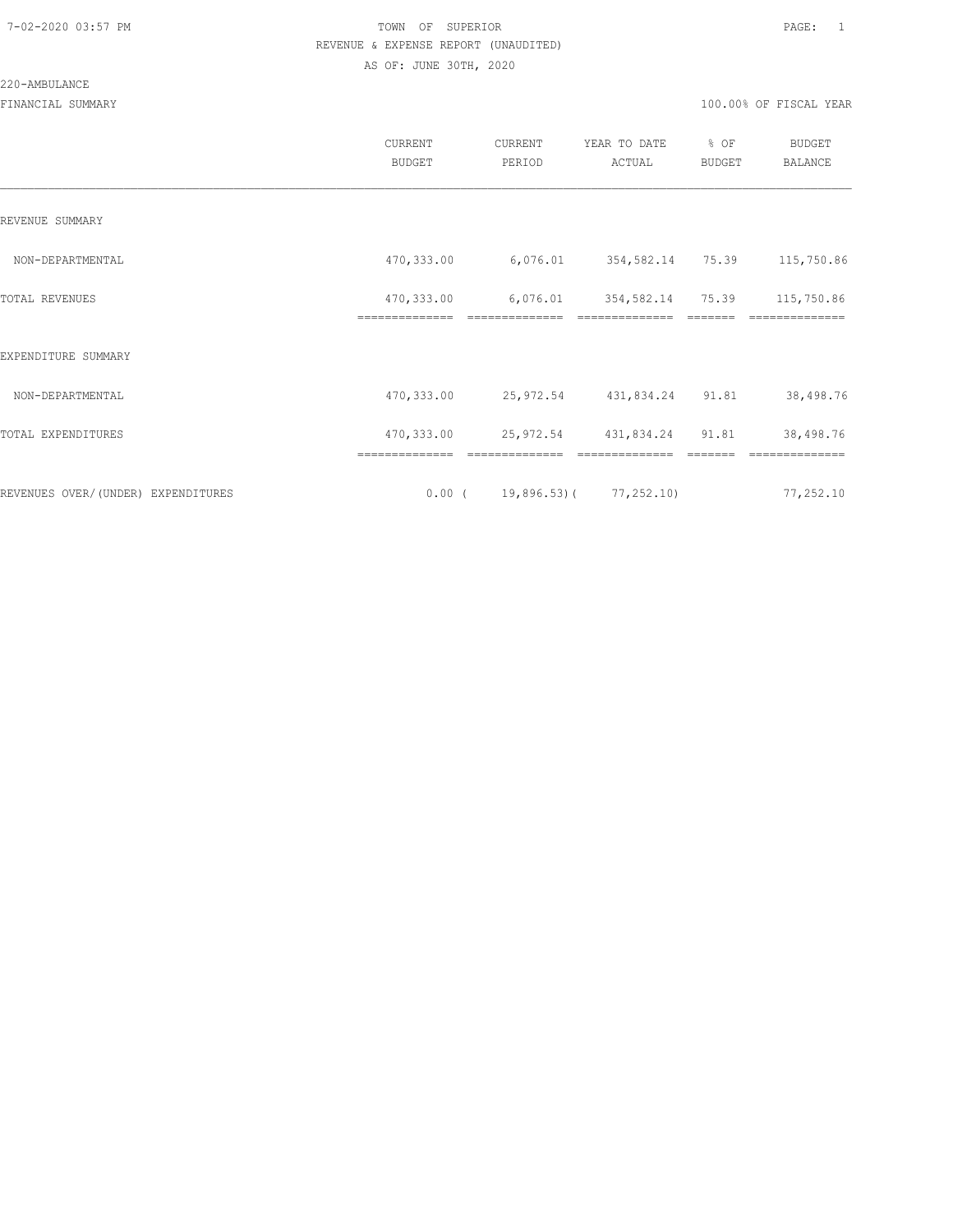#### 230-CEMETARY

|                                    | CURRENT<br><b>BUDGET</b> | CURRENT<br>PERIOD | YEAR TO DATE<br>ACTUAL | % OF<br><b>BUDGET</b> | <b>BUDGET</b><br>BALANCE |
|------------------------------------|--------------------------|-------------------|------------------------|-----------------------|--------------------------|
| REVENUE SUMMARY                    |                          |                   |                        |                       |                          |
| NON-DEPARTMENTAL                   | 27,985.00                | 3,900.00          | 25,575.00 91.39        |                       | 2,410.00                 |
| TOTAL REVENUES                     | 27,985.00                | 3,900.00          | 25,575.00 91.39        |                       | 2,410.00                 |
| EXPENDITURE SUMMARY                | ==============           | ==============    | ==============         |                       | ==============           |
| NON-DEPARTMENTAL                   | 27,985.00                | 1,568.85          | 16,813.98 60.08        |                       | 11,171.02                |
| TOTAL EXPENDITURES                 | 27,985.00                | 1,568.85          | 16,813.98              | 60.08                 | 11,171.02                |
| REVENUES OVER/(UNDER) EXPENDITURES | ==============<br>0.00   | 2,331.15          | 8,761.02               | $\sqrt{2}$            | 8,761.02)                |
|                                    |                          |                   |                        |                       |                          |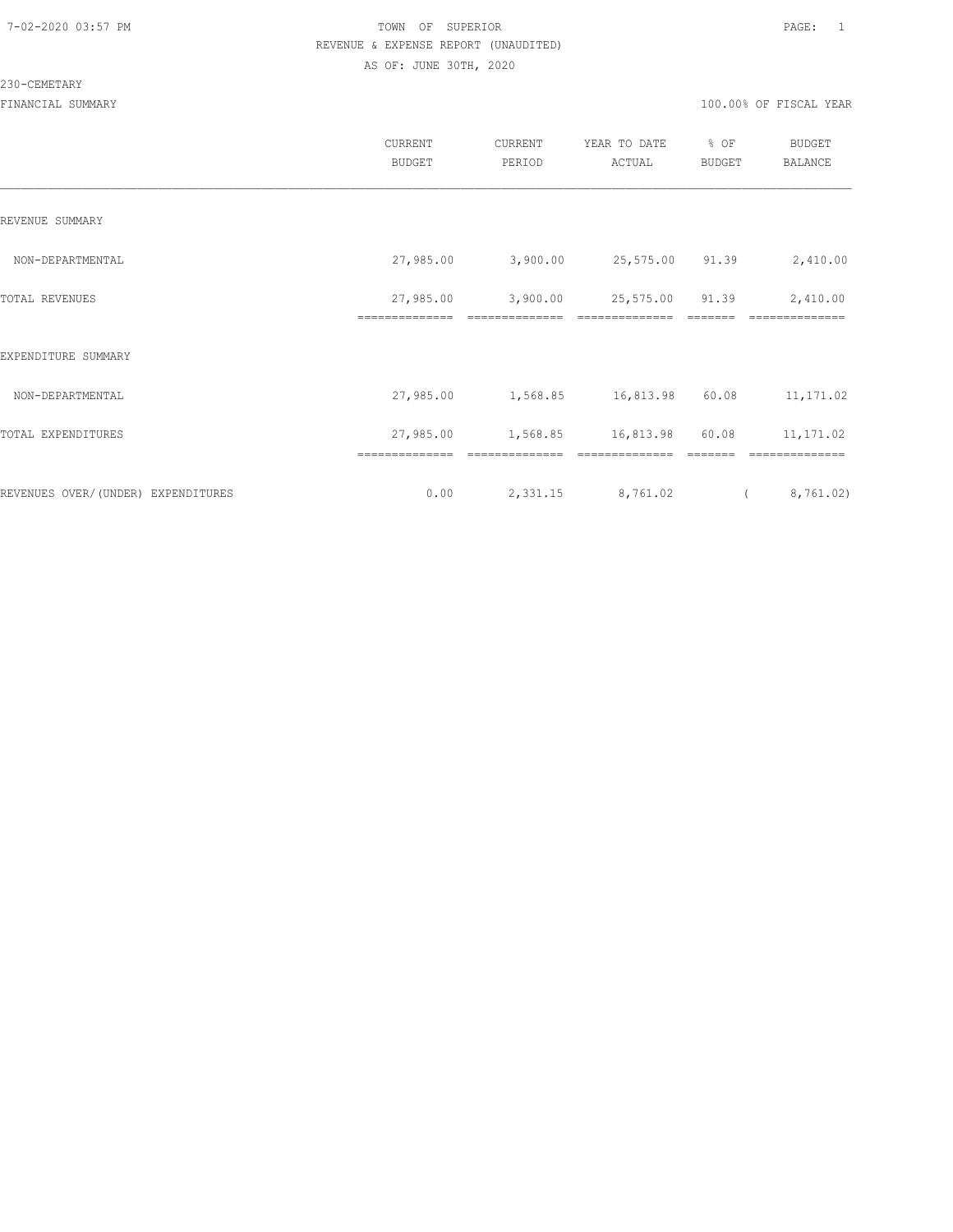# 300-HIGHWAY USERS REVENUE

|                                    | CURRENT<br><b>BUDGET</b>     | CURRENT<br>PERIOD                   | YEAR TO DATE<br>ACTUAL | % OF<br><b>BUDGET</b> | <b>BUDGET</b><br>BALANCE |
|------------------------------------|------------------------------|-------------------------------------|------------------------|-----------------------|--------------------------|
| REVENUE SUMMARY                    |                              |                                     |                        |                       |                          |
| NON-DEPARTMENTAL                   | 885,386.00                   | 16,923.69                           | 449,743.96             | 50.80                 | 435,642.04               |
| TOTAL REVENUES                     | 885,386.00<br>============== | 16,923.69                           | 449,743.96             | 50.80                 | 435,642.04               |
| EXPENDITURE SUMMARY                |                              |                                     |                        |                       |                          |
| NON-DEPARTMENTAL                   | 885,386.00                   | 138,246.87                          | 546,814.81             | 61.76                 | 338,571.19               |
| TOTAL EXPENDITURES                 | 885,386.00                   | 138,246.87                          | 546,814.81             | 61.76                 | 338,571.19               |
|                                    |                              |                                     |                        |                       |                          |
| REVENUES OVER/(UNDER) EXPENDITURES |                              | $0.00$ ( 121, 323.18) ( 97, 070.85) |                        |                       | 97,070.85                |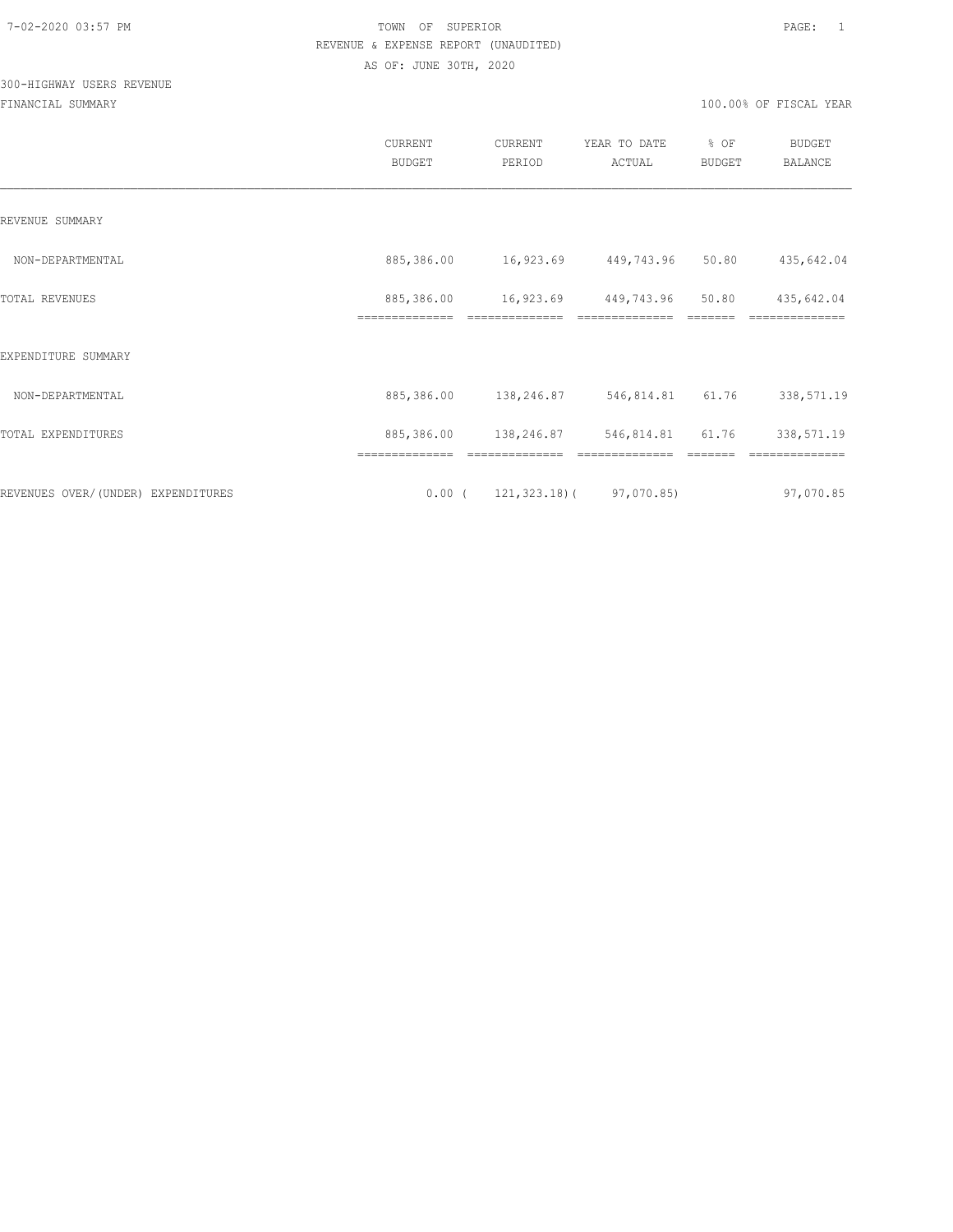310-EXCISE TAX

| CURRENT<br><b>BUDGET</b> | CURRENT<br>PERIOD | YEAR TO DATE<br>ACTUAL | % OF<br><b>BUDGET</b>                                     | <b>BUDGET</b><br><b>BALANCE</b>                                                                                                                                            |
|--------------------------|-------------------|------------------------|-----------------------------------------------------------|----------------------------------------------------------------------------------------------------------------------------------------------------------------------------|
|                          |                   |                        |                                                           |                                                                                                                                                                            |
|                          |                   |                        |                                                           | 49,367.37                                                                                                                                                                  |
|                          |                   |                        |                                                           | 49,367.37<br>==============                                                                                                                                                |
|                          |                   |                        |                                                           |                                                                                                                                                                            |
| 199,835.00               |                   |                        |                                                           |                                                                                                                                                                            |
| 199,835.00               |                   |                        |                                                           |                                                                                                                                                                            |
|                          |                   |                        |                                                           | 142,626.16                                                                                                                                                                 |
|                          | ==============    | ==============         | ==============<br>$0.00$ ( $80,863,35$ ) ( $142,626,16$ ) | 199,835.00  14,322.21  150,467.63  75.30<br>199,835.00  14,322.21  150,467.63  75.30<br>95,185.56 293,093.79 146.67 (93,258.79)<br>95,185.56 293,093.79 146.67 (93,258.79) |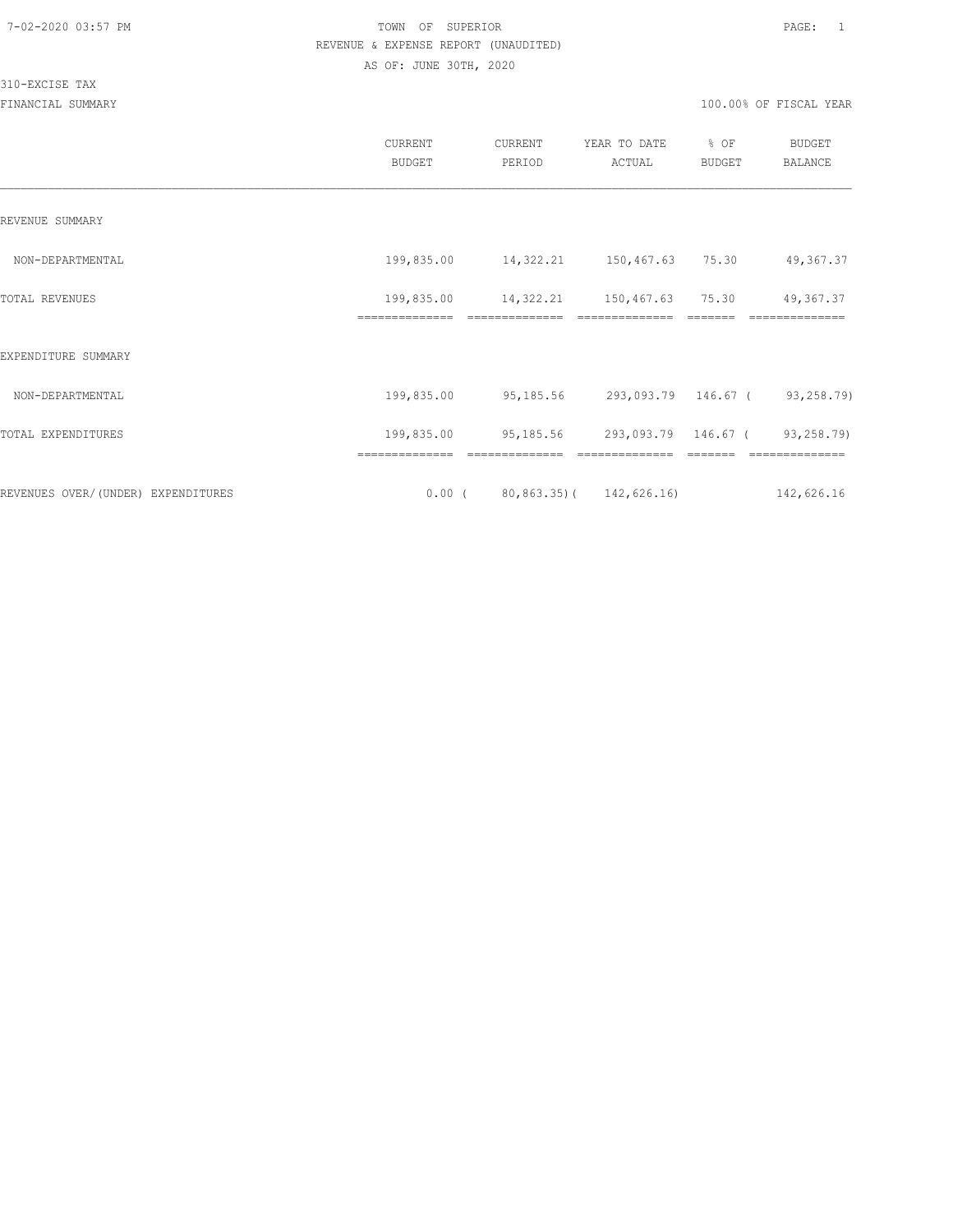|                     | CURRENT        | CURRENT         | YEAR TO DATE    | % OF           | BUDGET          |
|---------------------|----------------|-----------------|-----------------|----------------|-----------------|
|                     | <b>BUDGET</b>  | PERIOD          | ACTUAL          | <b>BUDGET</b>  | <b>BALANCE</b>  |
| REVENUE SUMMARY     |                |                 |                 |                |                 |
| EXPENDITURE SUMMARY | -------------- | --------------- | --------------  | --------       | --------------  |
|                     | .              | _______________ | _______________ | ________       | _______________ |
|                     | ============== | ==============  | ==============  | <b>COOCOCO</b> | ==============  |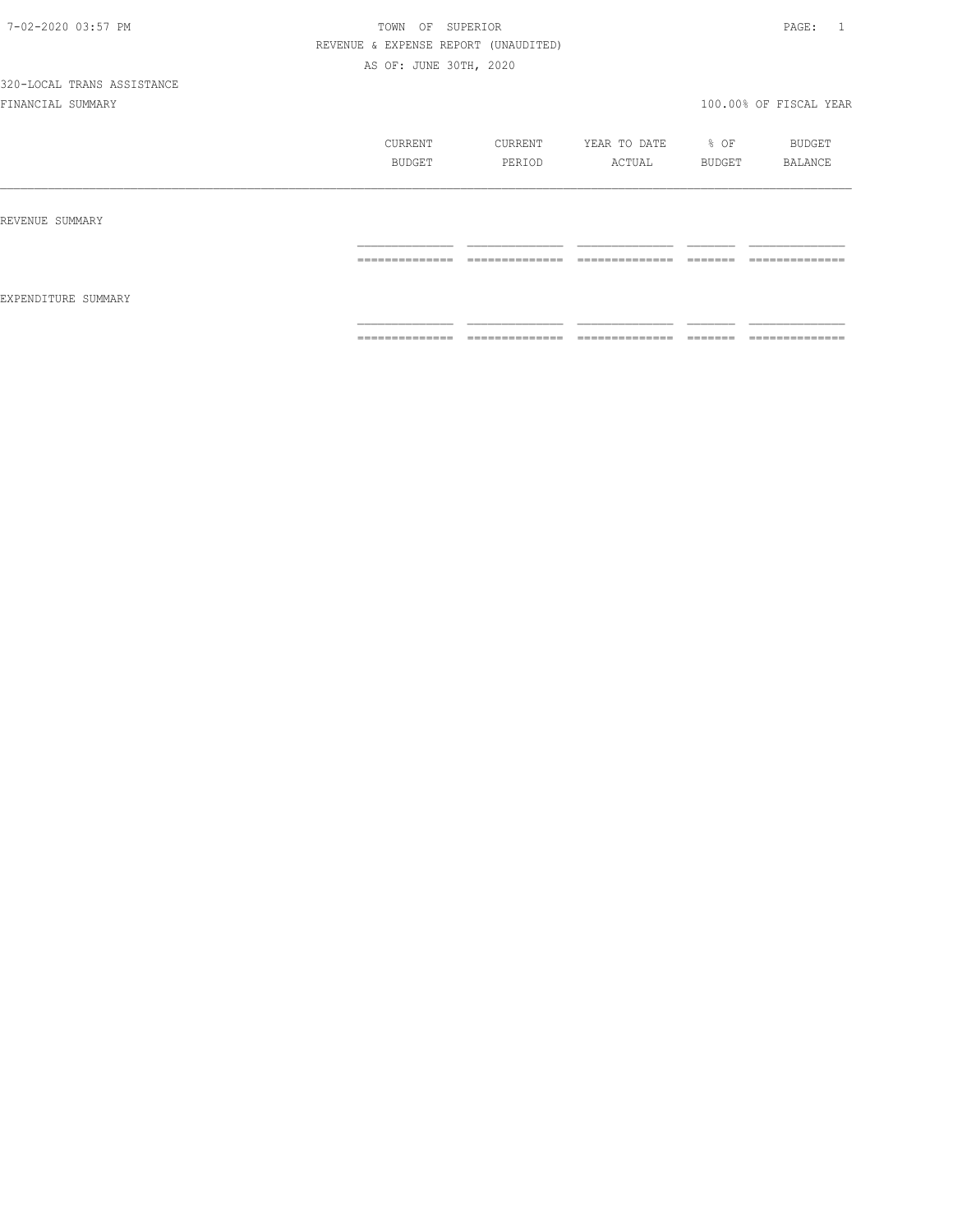#### 400-GADA BOND

|                     | CURRENT<br><b>BUDGET</b>                                                                                                                                                                                                                                                                                                                                                                                                                                                               | CURRENT<br>PERIOD                                                                                                                                                                                                                                                                                                                                                                                                                                             | YEAR TO DATE<br>ACTUAL | % OF<br>BUDGET      | BUDGET<br>BALANCE                                                                                                                                                                                                                                                                                                                                                                                                                                                                            |
|---------------------|----------------------------------------------------------------------------------------------------------------------------------------------------------------------------------------------------------------------------------------------------------------------------------------------------------------------------------------------------------------------------------------------------------------------------------------------------------------------------------------|---------------------------------------------------------------------------------------------------------------------------------------------------------------------------------------------------------------------------------------------------------------------------------------------------------------------------------------------------------------------------------------------------------------------------------------------------------------|------------------------|---------------------|----------------------------------------------------------------------------------------------------------------------------------------------------------------------------------------------------------------------------------------------------------------------------------------------------------------------------------------------------------------------------------------------------------------------------------------------------------------------------------------------|
| REVENUE SUMMARY     |                                                                                                                                                                                                                                                                                                                                                                                                                                                                                        |                                                                                                                                                                                                                                                                                                                                                                                                                                                               |                        |                     |                                                                                                                                                                                                                                                                                                                                                                                                                                                                                              |
| EXPENDITURE SUMMARY | $\begin{array}{cccccccccc} \multicolumn{2}{c}{} & \multicolumn{2}{c}{} & \multicolumn{2}{c}{} & \multicolumn{2}{c}{} & \multicolumn{2}{c}{} & \multicolumn{2}{c}{} & \multicolumn{2}{c}{} & \multicolumn{2}{c}{} & \multicolumn{2}{c}{} & \multicolumn{2}{c}{} & \multicolumn{2}{c}{} & \multicolumn{2}{c}{} & \multicolumn{2}{c}{} & \multicolumn{2}{c}{} & \multicolumn{2}{c}{} & \multicolumn{2}{c}{} & \multicolumn{2}{c}{} & \multicolumn{2}{c}{} & \multicolumn{2}{c}{} & \mult$ | $\begin{array}{c} \multicolumn{2}{c} {\textbf{2.5}} \multicolumn{2}{c} {\textbf{2.5}} \multicolumn{2}{c} {\textbf{2.5}} \multicolumn{2}{c} {\textbf{2.5}} \multicolumn{2}{c} {\textbf{2.5}} \multicolumn{2}{c} {\textbf{2.5}} \multicolumn{2}{c} {\textbf{2.5}} \multicolumn{2}{c} {\textbf{2.5}} \multicolumn{2}{c} {\textbf{2.5}} \multicolumn{2}{c} {\textbf{2.5}} \multicolumn{2}{c} {\textbf{2.5}} \multicolumn{2}{c} {\textbf{2.5}} \multicolumn{2}{c}$ | ==============         | --------<br>_______ | ==============                                                                                                                                                                                                                                                                                                                                                                                                                                                                               |
|                     | $\begin{array}{cccccccccc} \multicolumn{2}{c}{} & \multicolumn{2}{c}{} & \multicolumn{2}{c}{} & \multicolumn{2}{c}{} & \multicolumn{2}{c}{} & \multicolumn{2}{c}{} & \multicolumn{2}{c}{} & \multicolumn{2}{c}{} & \multicolumn{2}{c}{} & \multicolumn{2}{c}{} & \multicolumn{2}{c}{} & \multicolumn{2}{c}{} & \multicolumn{2}{c}{} & \multicolumn{2}{c}{} & \multicolumn{2}{c}{} & \multicolumn{2}{c}{} & \multicolumn{2}{c}{} & \multicolumn{2}{c}{} & \multicolumn{2}{c}{} & \mult$ | $2222222222222222$                                                                                                                                                                                                                                                                                                                                                                                                                                            | ==============         |                     | $\begin{array}{c} \multicolumn{2}{c} {\textbf{1}} & \multicolumn{2}{c} {\textbf{2}} & \multicolumn{2}{c} {\textbf{3}} & \multicolumn{2}{c} {\textbf{4}} \\ \multicolumn{2}{c} {\textbf{5}} & \multicolumn{2}{c} {\textbf{6}} & \multicolumn{2}{c} {\textbf{7}} & \multicolumn{2}{c} {\textbf{8}} & \multicolumn{2}{c} {\textbf{9}} \\ \multicolumn{2}{c} {\textbf{6}} & \multicolumn{2}{c} {\textbf{7}} & \multicolumn{2}{c} {\textbf{8}} & \multicolumn{2}{c} {\textbf{9}} & \multicolumn{$ |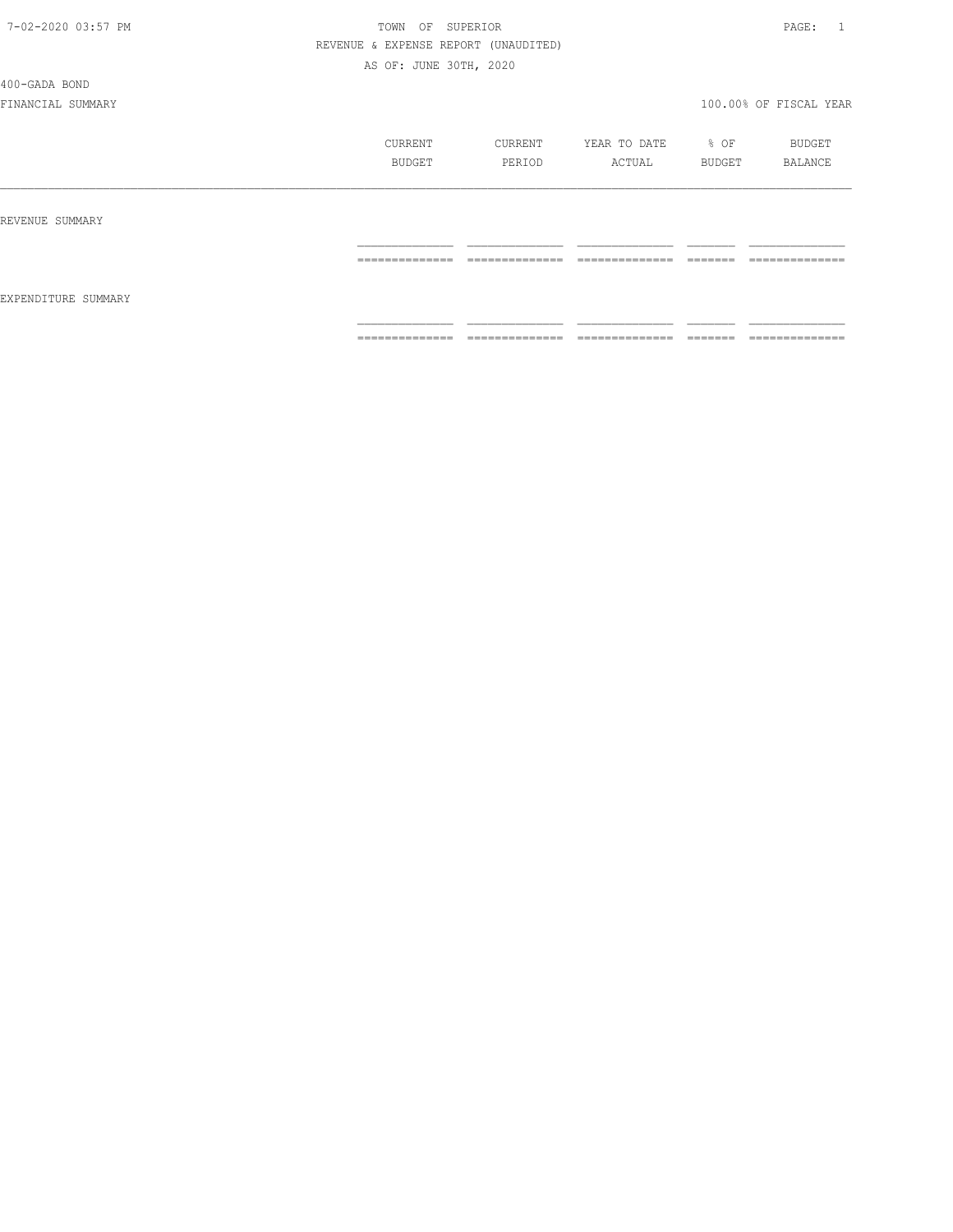#### 410-MPC BOND

|                                    | CURRENT<br><b>BUDGET</b> | CURRENT<br>PERIOD | YEAR TO DATE<br>ACTUAL | % OF<br><b>BUDGET</b> | <b>BUDGET</b><br><b>BALANCE</b> |
|------------------------------------|--------------------------|-------------------|------------------------|-----------------------|---------------------------------|
| REVENUE SUMMARY                    |                          |                   |                        |                       |                                 |
| NON-DEPARTMENTAL                   | 0.00                     | 0.00              |                        | 55,974.00 0.00 (      | 55,974.00)                      |
| TOTAL REVENUES                     | 0.00                     | 0.00              | 55,974.00              | $0.00$ (              | 55,974.00)<br>----------        |
| EXPENDITURE SUMMARY                |                          |                   |                        |                       |                                 |
|                                    | ---------------          |                   |                        |                       | ----------                      |
| REVENUES OVER/(UNDER) EXPENDITURES | 0.00                     | 0.00              | 55,974.00              |                       | 55,974.00)                      |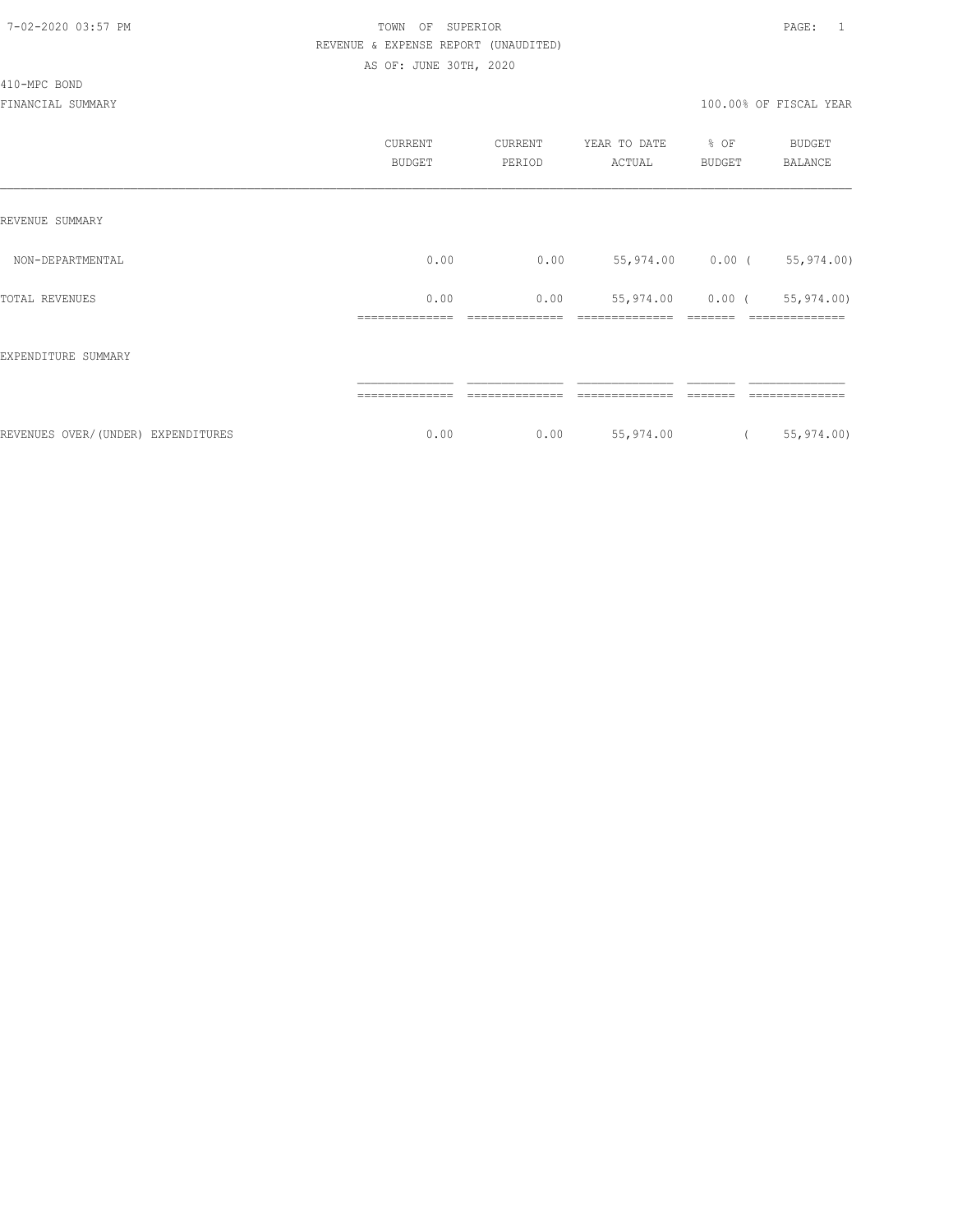#### 500-GRANTS

|                                    | <b>CURRENT</b><br><b>BUDGET</b>  | CURRENT<br>PERIOD        | YEAR TO DATE<br>ACTUAL                                                                                                                                                                                                                                                                                                                                                                                                                                                                                                | % OF<br><b>BUDGET</b> | <b>BUDGET</b><br><b>BALANCE</b> |
|------------------------------------|----------------------------------|--------------------------|-----------------------------------------------------------------------------------------------------------------------------------------------------------------------------------------------------------------------------------------------------------------------------------------------------------------------------------------------------------------------------------------------------------------------------------------------------------------------------------------------------------------------|-----------------------|---------------------------------|
| REVENUE SUMMARY                    |                                  |                          |                                                                                                                                                                                                                                                                                                                                                                                                                                                                                                                       |                       |                                 |
| NON-DEPARTMENTAL                   | 2, 145, 354.00                   | 0.00                     | 0.00                                                                                                                                                                                                                                                                                                                                                                                                                                                                                                                  | 0.00                  | 2, 145, 354.00                  |
| POLICE GRANTS                      | 0.00                             | 0.00                     | 11,508.11                                                                                                                                                                                                                                                                                                                                                                                                                                                                                                             |                       | $0.00$ ( $11,508.11$ )          |
| FIRE GRANTS                        | 0.00                             | 0.00                     | 1,500.00                                                                                                                                                                                                                                                                                                                                                                                                                                                                                                              | $0.00$ (              | 1,500.00)                       |
| RECREATION GRANTS                  | 0.00                             | 0.00                     | 325,125.00                                                                                                                                                                                                                                                                                                                                                                                                                                                                                                            | $0.00$ (              | 325,125.00)                     |
| TOTAL REVENUES                     | 2,145,354.00<br>==============   | 0.00<br>--------------   | 338, 133. 11<br>==============                                                                                                                                                                                                                                                                                                                                                                                                                                                                                        | 15.76<br>--------     | 1,807,220.89<br>==============  |
| EXPENDITURE SUMMARY                |                                  |                          |                                                                                                                                                                                                                                                                                                                                                                                                                                                                                                                       |                       |                                 |
| NON-DEPARTMENTAL                   | 2, 145, 354.00                   | 0.00                     | 0.00                                                                                                                                                                                                                                                                                                                                                                                                                                                                                                                  | 0.00                  | 2, 145, 354.00                  |
| POLICE GRANTS                      | 0.00                             | 0.00                     | 30,014.58                                                                                                                                                                                                                                                                                                                                                                                                                                                                                                             |                       | $0.00$ ( 30,014.58)             |
| FIRE GRANTS                        | 0.00                             | 0.00                     | 23,692.59                                                                                                                                                                                                                                                                                                                                                                                                                                                                                                             |                       | $0.00$ ( 23,692.59)             |
| RECREATION GRANTS                  | 0.00                             | 990.00                   | 249,167.07                                                                                                                                                                                                                                                                                                                                                                                                                                                                                                            | $0.00$ (              | 249,167.07)                     |
| TOTAL EXPENDITURES                 | 2, 145, 354.00<br>============== | 990.00<br>essessessesses | 302,874.24<br>$\begin{array}{cccccc} \multicolumn{2}{c}{{\color{red}{{\mathbf{x}}}}} & \multicolumn{2}{c}{{\color{red}{{\mathbf{x}}}}} & \multicolumn{2}{c}{{\color{red}{{\mathbf{x}}}}} & \multicolumn{2}{c}{{\color{red}{{\mathbf{x}}}}} & \multicolumn{2}{c}{{\color{red}{{\mathbf{x}}}}} & \multicolumn{2}{c}{{\color{red}{{\mathbf{x}}}}} & \multicolumn{2}{c}{{\color{red}{{\mathbf{x}}}}} & \multicolumn{2}{c}{{\color{red}{{\mathbf{x}}}}} & \multicolumn{2}{c}{{\color{red}{{\mathbf{x}}}}} & \multicolumn{$ | 14.12                 | 1,842,479.76                    |
| REVENUES OVER/(UNDER) EXPENDITURES | $0.00$ (                         | 990.00)                  | 35,258.87                                                                                                                                                                                                                                                                                                                                                                                                                                                                                                             | $\overline{a}$        | 35,258.87)                      |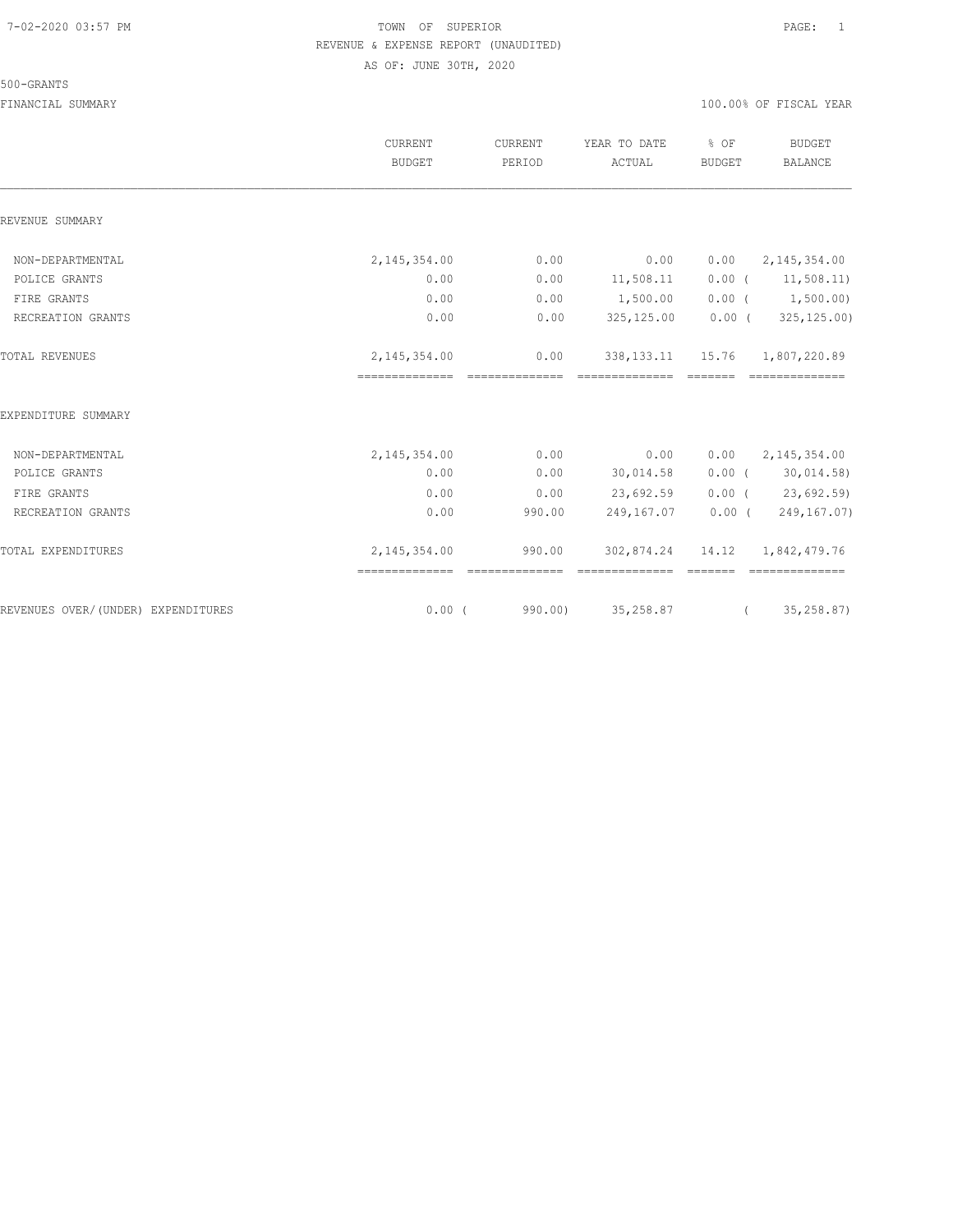# 510-Emergency Services

|                                    | CURRENT<br><b>BUDGET</b> | CURRENT<br>PERIOD | YEAR TO DATE<br>ACTUAL           | % OF<br><b>BUDGET</b> | <b>BUDGET</b><br><b>BALANCE</b> |
|------------------------------------|--------------------------|-------------------|----------------------------------|-----------------------|---------------------------------|
| REVENUE SUMMARY                    |                          |                   |                                  |                       |                                 |
| RC EMERGENCY SERV-FIRE             | 0.00                     | 0.00              | 99,500.00                        | $0.00$ (              | 99,500.00)                      |
| RC EMERGENCY SERV-POLICE           | 200,000.00               | 0.00              | 100,500.00                       | 50.25                 | 99,500.00                       |
| TOTAL REVENUES                     | 200,000.00               | 0.00              | 200,000.00                       | 100.00                | 0.00                            |
| EXPENDITURE SUMMARY                |                          |                   |                                  |                       |                                 |
| RC EMERGENCY SERV-FIRE             | 99,500.00                |                   | 16,469.51 80,571.77 80.98        |                       | 18,928.23                       |
| RC EMERGENCY SERV-POLICE           | 100,500.00               | 5,473.61          | 94,184.71                        | 93.72                 | 6,315.29                        |
| TOTAL EXPENDITURES                 | 200,000.00               | 21,943.12         | 174,756.48                       | 87.38                 | 25, 243.52                      |
| REVENUES OVER/(UNDER) EXPENDITURES |                          |                   | $0.00$ ( $21,943.12$ ) 25,243.52 |                       | 25,243.52)<br>$\left($          |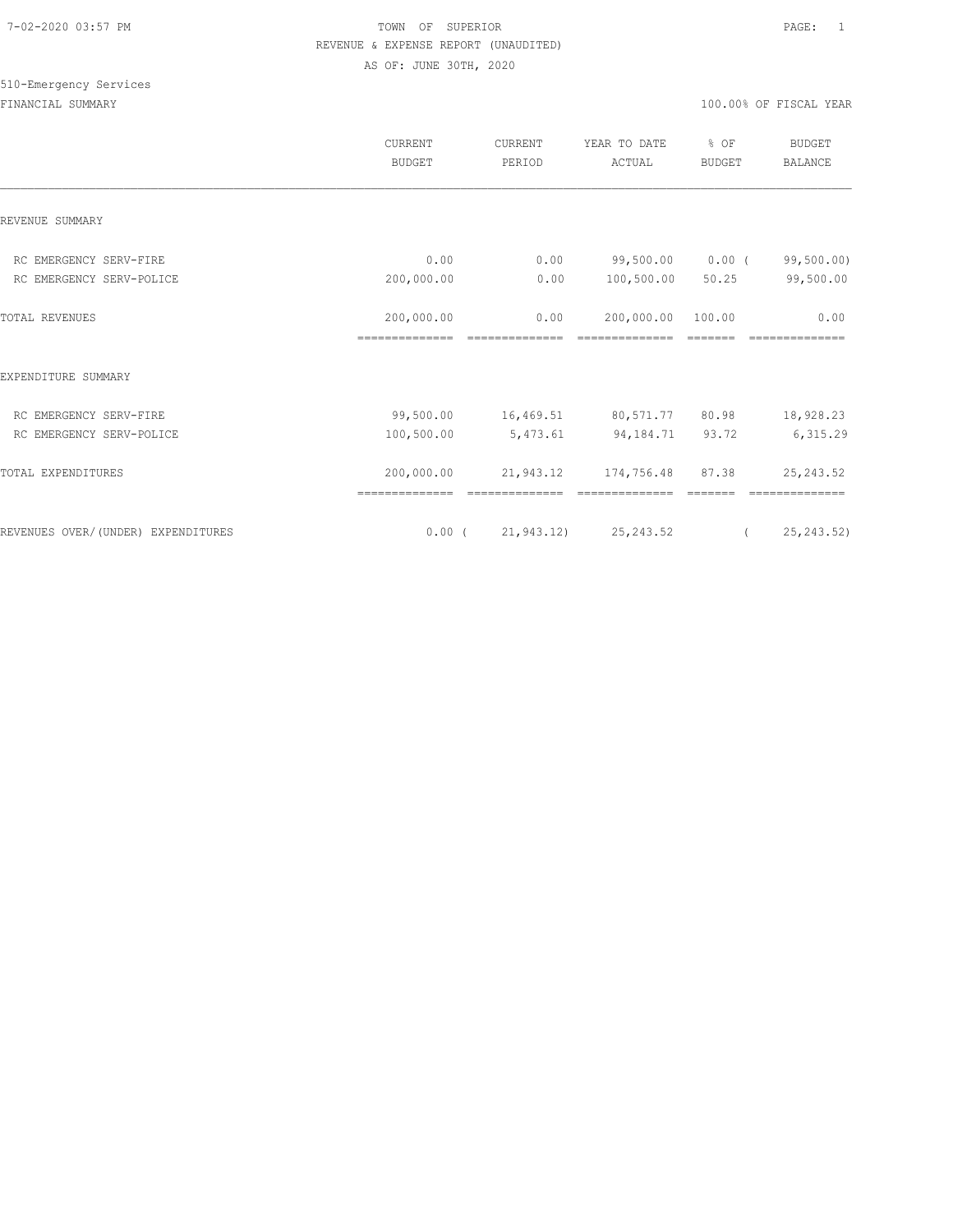|                                    | <b>CURRENT</b><br><b>BUDGET</b> | <b>CURRENT</b><br>PERIOD | YEAR TO DATE<br>ACTUAL            | % OF<br><b>BUDGET</b> | <b>BUDGET</b><br><b>BALANCE</b> |
|------------------------------------|---------------------------------|--------------------------|-----------------------------------|-----------------------|---------------------------------|
| REVENUE SUMMARY                    |                                 |                          |                                   |                       |                                 |
| MAYOR & COUNCIL                    | 300,000.00                      | 0.00                     | 500,000.00                        | $166.67$ (            | 200,000.00)                     |
| RECREATION                         | 200,000.00                      | 0.00                     | 0.00                              | 0.00                  | 200,000.00                      |
| ECONOMIC DEVELOPMENT               | 100,000.00                      | 0.00                     | 350,000.00                        | $350.00$ (            | 250,000.00)                     |
| <b>TOTAL REVENUES</b>              | 600,000.00<br>==============    | 0.00                     | 850,000.00                        | 141.67 (              | 250,000.00)                     |
| EXPENDITURE SUMMARY                |                                 |                          |                                   |                       |                                 |
| MAYOR & COUNCIL                    | 300,000.00                      | 11,452.72                | 145,654.83                        | 48.55                 | 154,345.17                      |
| RECREATION                         | 200,000.00                      | 0.00                     | 227,778.42                        | $113.89$ (            | 27,778.42)                      |
| ECONOMIC DEVELOPMENT               | 100,000.00                      | 0.00                     | 100,000.00                        | 100.00                | 0.00                            |
| TOTAL EXPENDITURES                 | 600,000.00                      | 11,452.72                | 473, 433.25                       | 78.91                 | 126,566.75                      |
| REVENUES OVER/(UNDER) EXPENDITURES |                                 |                          | $0.00$ ( $11,452.72$ ) 376,566.75 | $\left($              | 376,566.75)                     |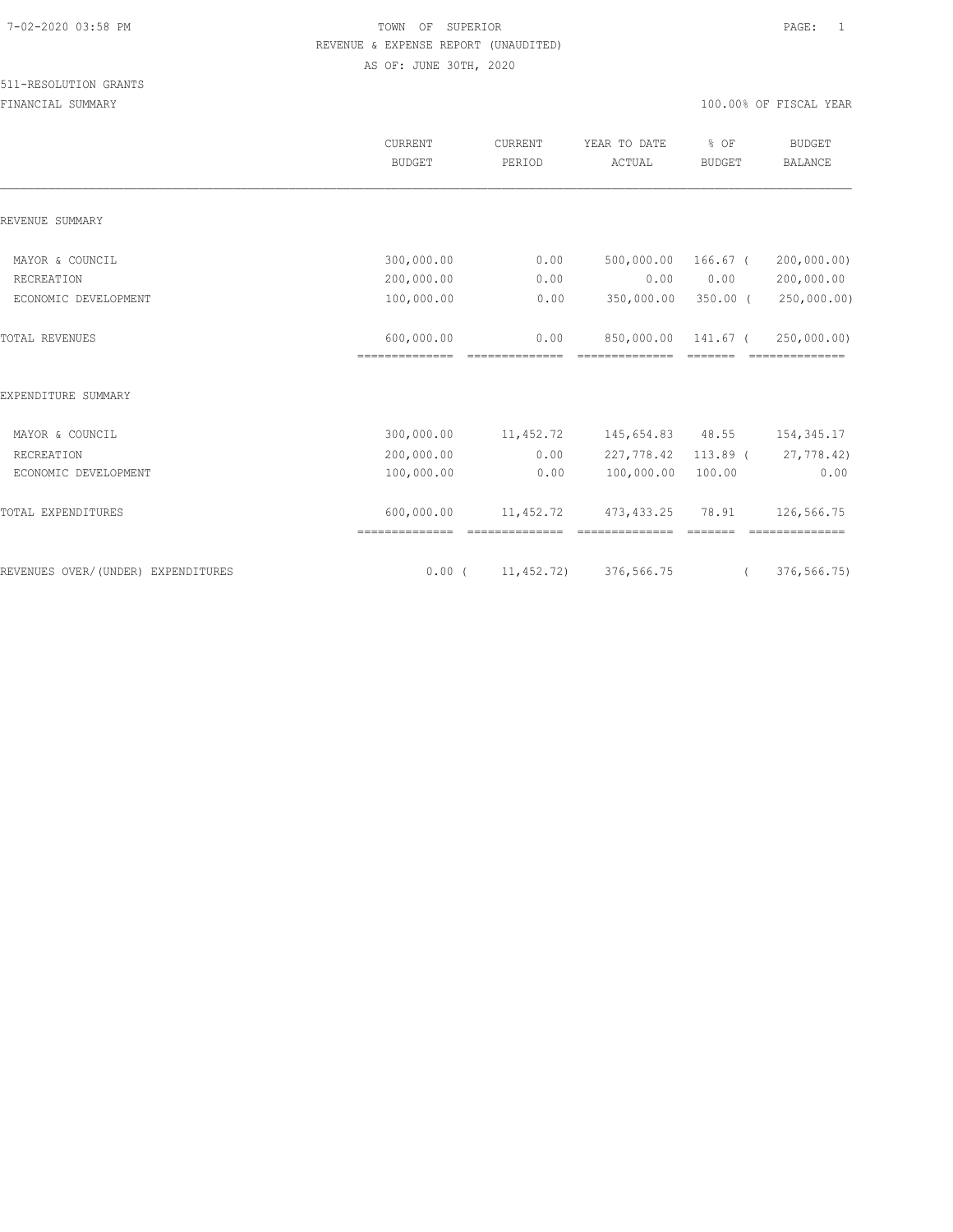512-AZCares Fund

|                     | CURRENT<br>BUDGET | CURRENT<br>PERIOD                  | YEAR TO DATE<br>ACTUAL             | $\div$ OF<br>BUDGET | BUDGET<br>BALANCE                  |
|---------------------|-------------------|------------------------------------|------------------------------------|---------------------|------------------------------------|
| REVENUE SUMMARY     |                   |                                    |                                    |                     |                                    |
| EXPENDITURE SUMMARY | ==============    | --------------<br>---------------  | ---------------<br>--------------- | --------<br>------- | --------------<br>---------------  |
|                     | ==============    | ---------------<br>--------------- | ---------------<br>--------------- | -------<br>-------  | --------------<br>---------------- |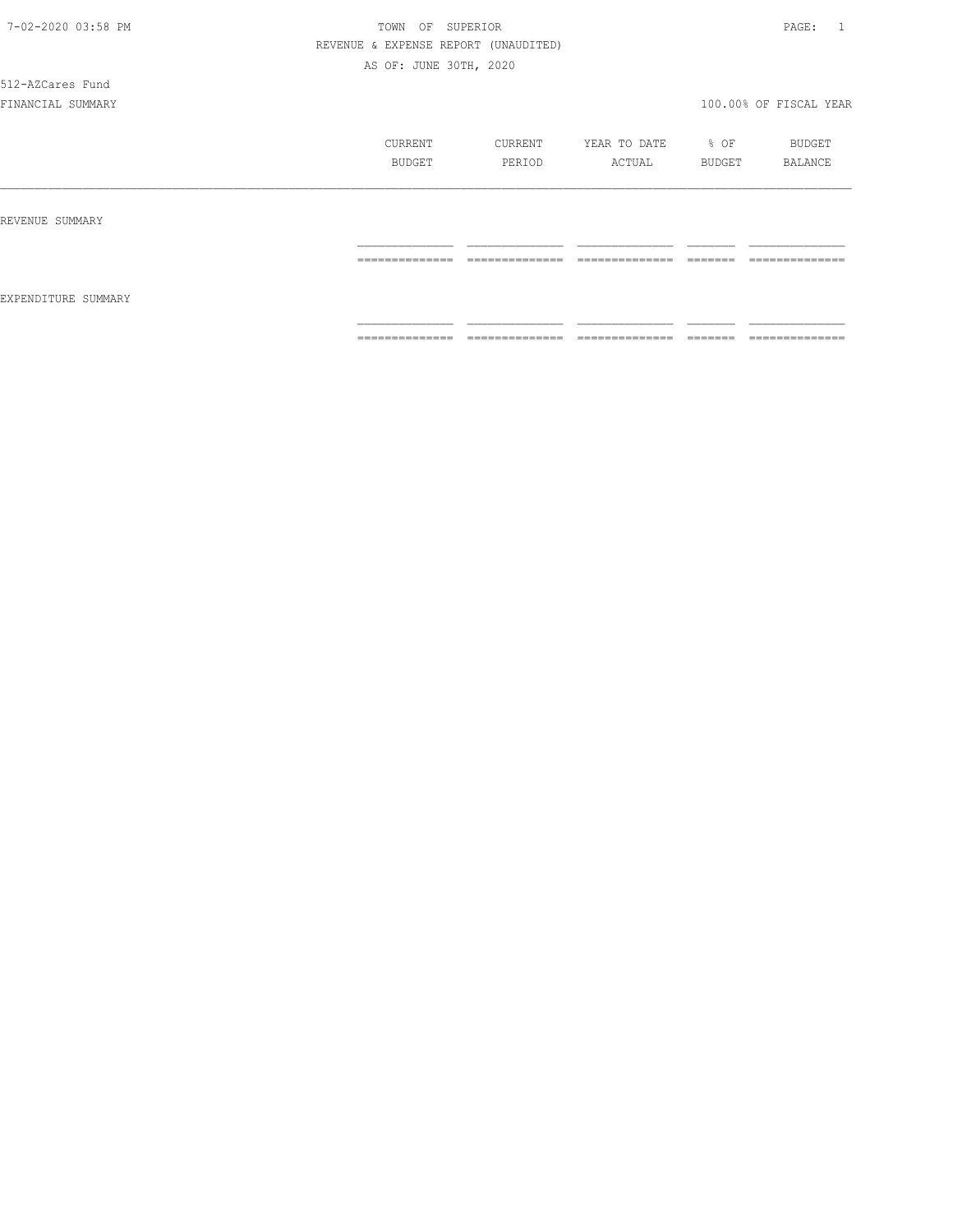| 7-02-2020 03:58 PM |  |
|--------------------|--|
|                    |  |

# TOWN OF SUPERIOR **PAGE:** 1 REVENUE & EXPENSE REPORT (UNAUDITED) AS OF: JUNE 30TH, 2020

|                     | CURRENT<br>BUDGET | CURRENT<br>PERIOD                 | YEAR TO DATE<br>ACTUAL             | % OF<br>BUDGET                                                                                                                                                                                                                                                                                                                                                                                                                                         | BUDGET<br>BALANCE                 |
|---------------------|-------------------|-----------------------------------|------------------------------------|--------------------------------------------------------------------------------------------------------------------------------------------------------------------------------------------------------------------------------------------------------------------------------------------------------------------------------------------------------------------------------------------------------------------------------------------------------|-----------------------------------|
| REVENUE SUMMARY     |                   |                                   |                                    |                                                                                                                                                                                                                                                                                                                                                                                                                                                        |                                   |
| EXPENDITURE SUMMARY | ==============    | ==============                    | _______________<br>--------------- | $\begin{tabular}{ll} \multicolumn{2}{c}{\textbf{2.5}} & \multicolumn{2}{c}{\textbf{2.5}} & \multicolumn{2}{c}{\textbf{2.5}} \\ \multicolumn{2}{c}{\textbf{2.5}} & \multicolumn{2}{c}{\textbf{2.5}} & \multicolumn{2}{c}{\textbf{2.5}} \\ \multicolumn{2}{c}{\textbf{3.5}} & \multicolumn{2}{c}{\textbf{4.5}} & \multicolumn{2}{c}{\textbf{5.5}} \\ \multicolumn{2}{c}{\textbf{5.5}} & \multicolumn{2}{c}{\textbf{6.5}} & \multicolumn{2}{c}{\textbf{7$ | --------------                    |
|                     | ==============    | --------------<br>_______________ | --------------                     |                                                                                                                                                                                                                                                                                                                                                                                                                                                        | ---------------<br>______________ |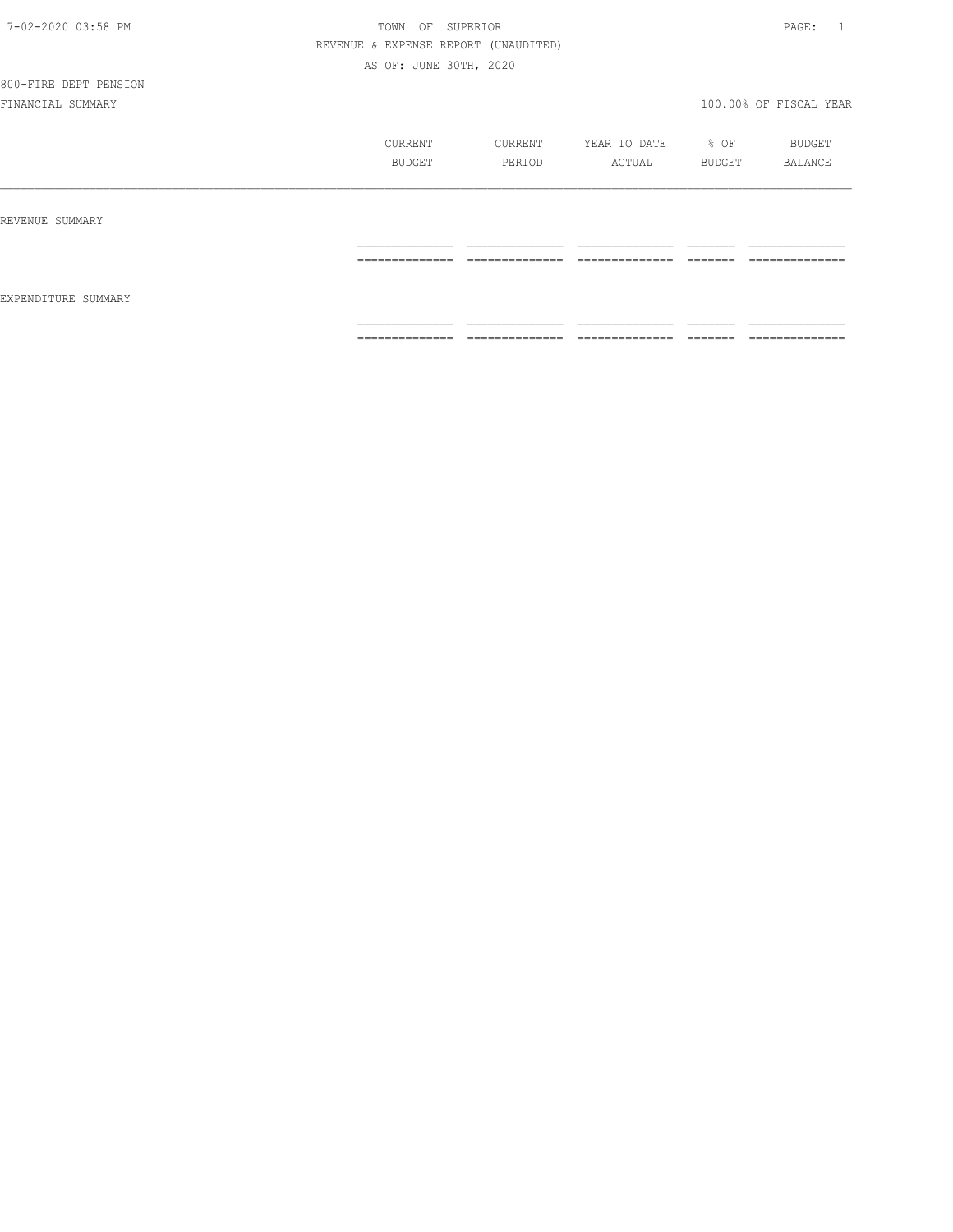810-LGIP

|                     | CURRENT<br>BUDGET | CURRENT<br>PERIOD   | YEAR TO DATE<br>ACTUAL          | % OF<br>BUDGET       | BUDGET<br>BALANCE                 |
|---------------------|-------------------|---------------------|---------------------------------|----------------------|-----------------------------------|
| REVENUE SUMMARY     | ==============    | ______________<br>. | ______________<br>------------- | -------<br>======    | --------------<br>-------------   |
| EXPENDITURE SUMMARY |                   |                     |                                 |                      |                                   |
|                     | ==============    | --------------<br>. | ---------------<br>.            | --------<br>________ | --------------<br>_______________ |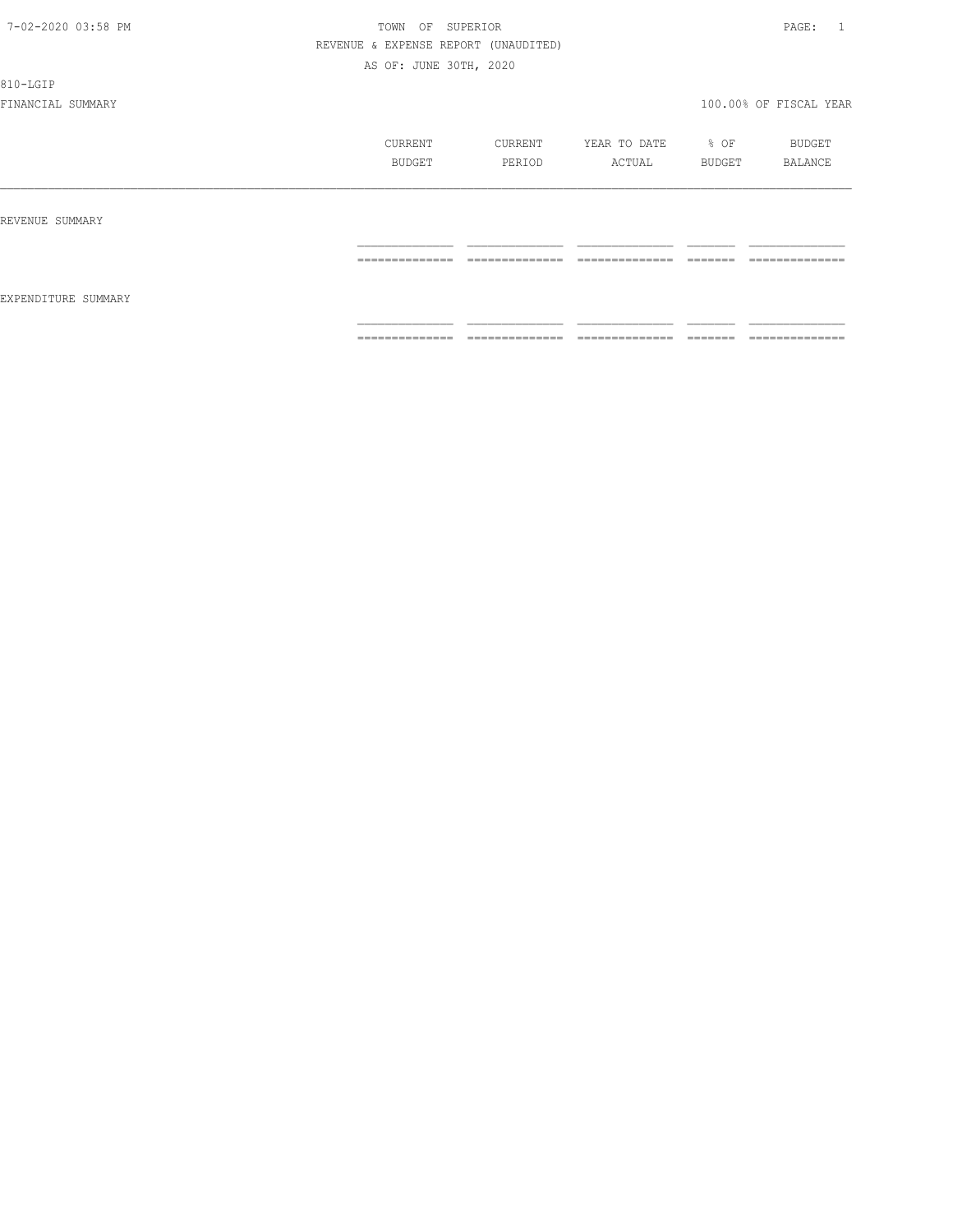820-EXPLORERS

|                     | CURRENT<br>BUDGET                                                                                                                                                                                                                                                                                                                                                                                                                                                                            | CURRENT<br>PERIOD                 | YEAR TO DATE<br>ACTUAL        | $\div$ OF<br>BUDGET | BUDGET<br>BALANCE                  |
|---------------------|----------------------------------------------------------------------------------------------------------------------------------------------------------------------------------------------------------------------------------------------------------------------------------------------------------------------------------------------------------------------------------------------------------------------------------------------------------------------------------------------|-----------------------------------|-------------------------------|---------------------|------------------------------------|
| REVENUE SUMMARY     |                                                                                                                                                                                                                                                                                                                                                                                                                                                                                              |                                   |                               |                     |                                    |
|                     | ______________<br>----------------                                                                                                                                                                                                                                                                                                                                                                                                                                                           | ______________<br>.               | ______________<br>----------- | --------<br>======  | ______________<br>--------------   |
| EXPENDITURE SUMMARY |                                                                                                                                                                                                                                                                                                                                                                                                                                                                                              |                                   |                               |                     |                                    |
|                     | $\begin{array}{c} \multicolumn{2}{c} {\textbf{1}} & \multicolumn{2}{c} {\textbf{2}} & \multicolumn{2}{c} {\textbf{3}} & \multicolumn{2}{c} {\textbf{4}} \\ \multicolumn{2}{c} {\textbf{2}} & \multicolumn{2}{c} {\textbf{3}} & \multicolumn{2}{c} {\textbf{4}} & \multicolumn{2}{c} {\textbf{5}} & \multicolumn{2}{c} {\textbf{6}} \\ \multicolumn{2}{c} {\textbf{4}} & \multicolumn{2}{c} {\textbf{5}} & \multicolumn{2}{c} {\textbf{6}} & \multicolumn{2}{c} {\textbf{6}} & \multicolumn{$ | ______________<br>_______________ | ==============                | --------<br>------- | ______________<br>---------------- |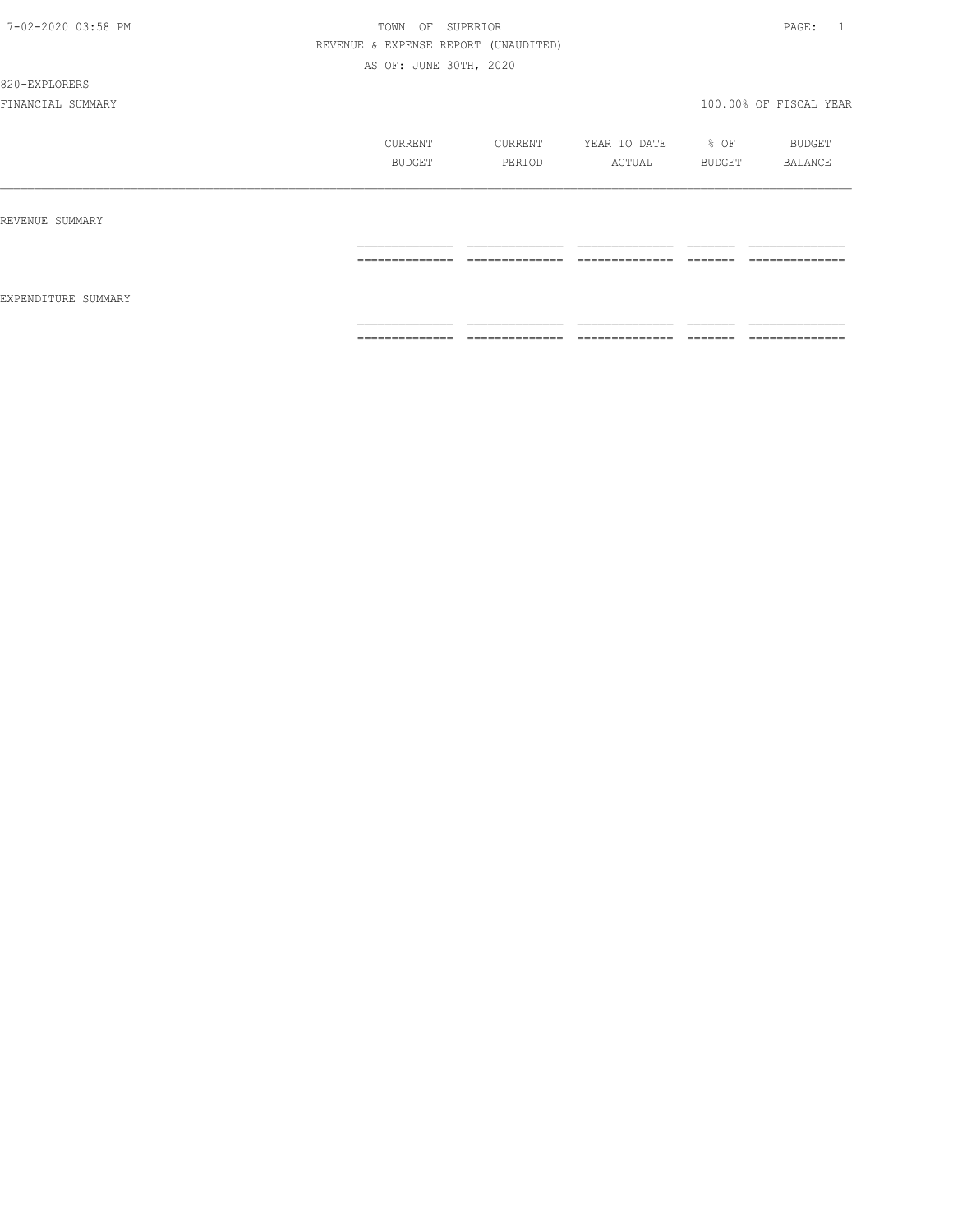# 830-TOYS FOR TOTS

| CURRENT<br><b>BUDGET</b> | CURRENT<br>PERIOD | YEAR TO DATE<br>ACTUAL | % OF<br>BUDGET | BUDGET<br>BALANCE                                                                |
|--------------------------|-------------------|------------------------|----------------|----------------------------------------------------------------------------------|
|                          |                   |                        |                |                                                                                  |
| 0.00                     | 0.00              |                        |                |                                                                                  |
| 0.00                     | 0.00              | 2,375.00               |                | $0.00$ ( $2,375.00$ )                                                            |
|                          |                   |                        |                |                                                                                  |
| 0.00                     | 0.00              |                        |                |                                                                                  |
| 0.00                     | 0.00              | 1,856.03               |                |                                                                                  |
| 0.00                     | 0.00              | 518.97                 |                | 518.97)                                                                          |
|                          |                   |                        |                | 2,375.00 0.00 (2,375.00)<br>$1,856.03$ 0.00 ( 1,856.03)<br>$0.00$ ( $1,856.03$ ) |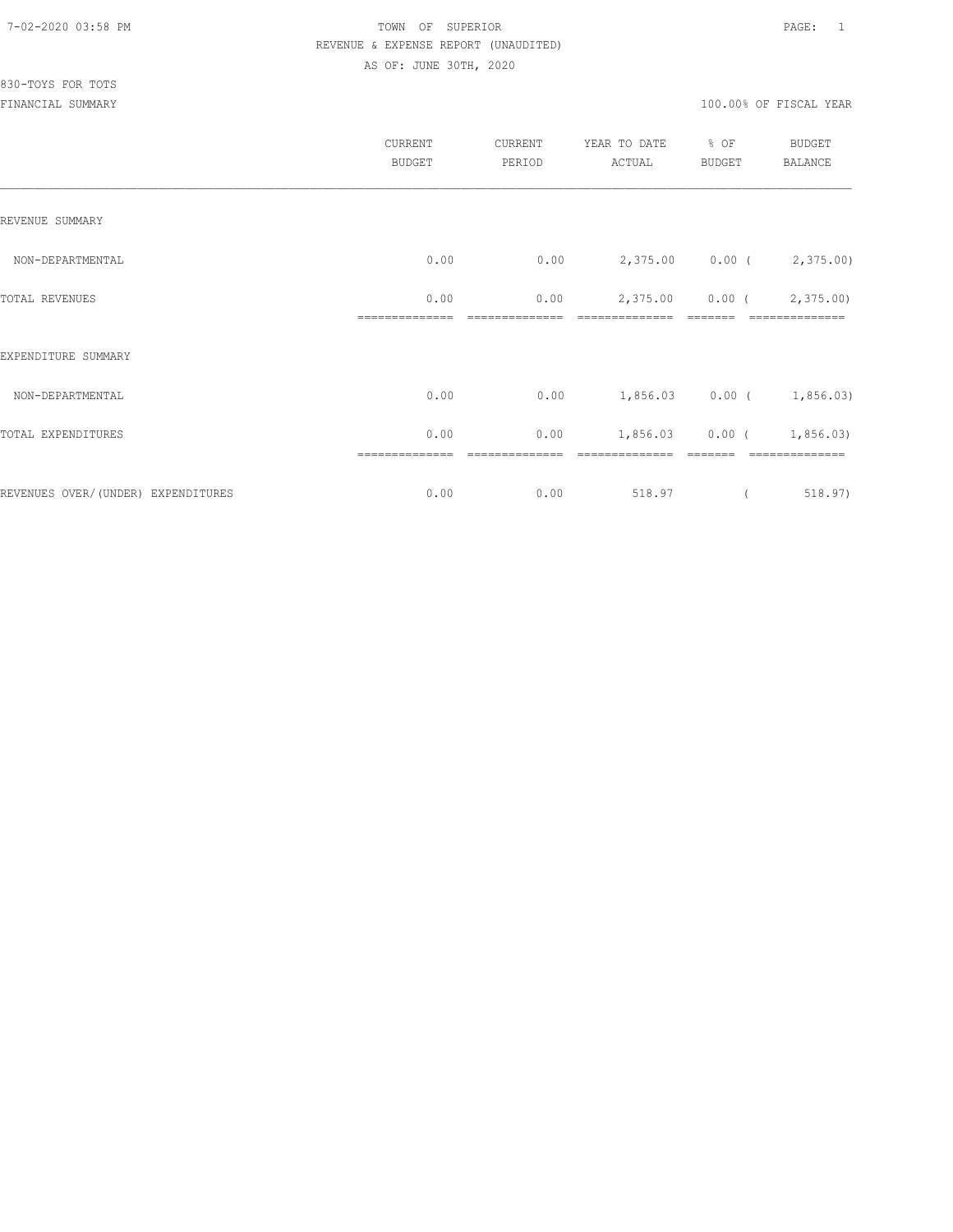| 7-02-2020 03:58 PM |  |
|--------------------|--|
|                    |  |

# TOWN OF SUPERIOR **PAGE:** 1 REVENUE & EXPENSE REPORT (UNAUDITED) AS OF: JUNE 30TH, 2020

|                     | CURRENT<br>BUDGET | CURRENT<br>PERIOD | YEAR TO DATE % OF<br>ACTUAL | BUDGET   | BUDGET<br>BALANCE |
|---------------------|-------------------|-------------------|-----------------------------|----------|-------------------|
| REVENUE SUMMARY     |                   |                   |                             |          |                   |
| EXPENDITURE SUMMARY | --------------    | --------------    | ---------------             | -------- | --------------    |
|                     | _______________   | _______________   | _______________             | ________ | _______________   |
|                     | --------------    | --------------    | ---------------             | -------  | ---------------   |
|                     | ______________    | _______________   | _______________             | ________ | ______________    |